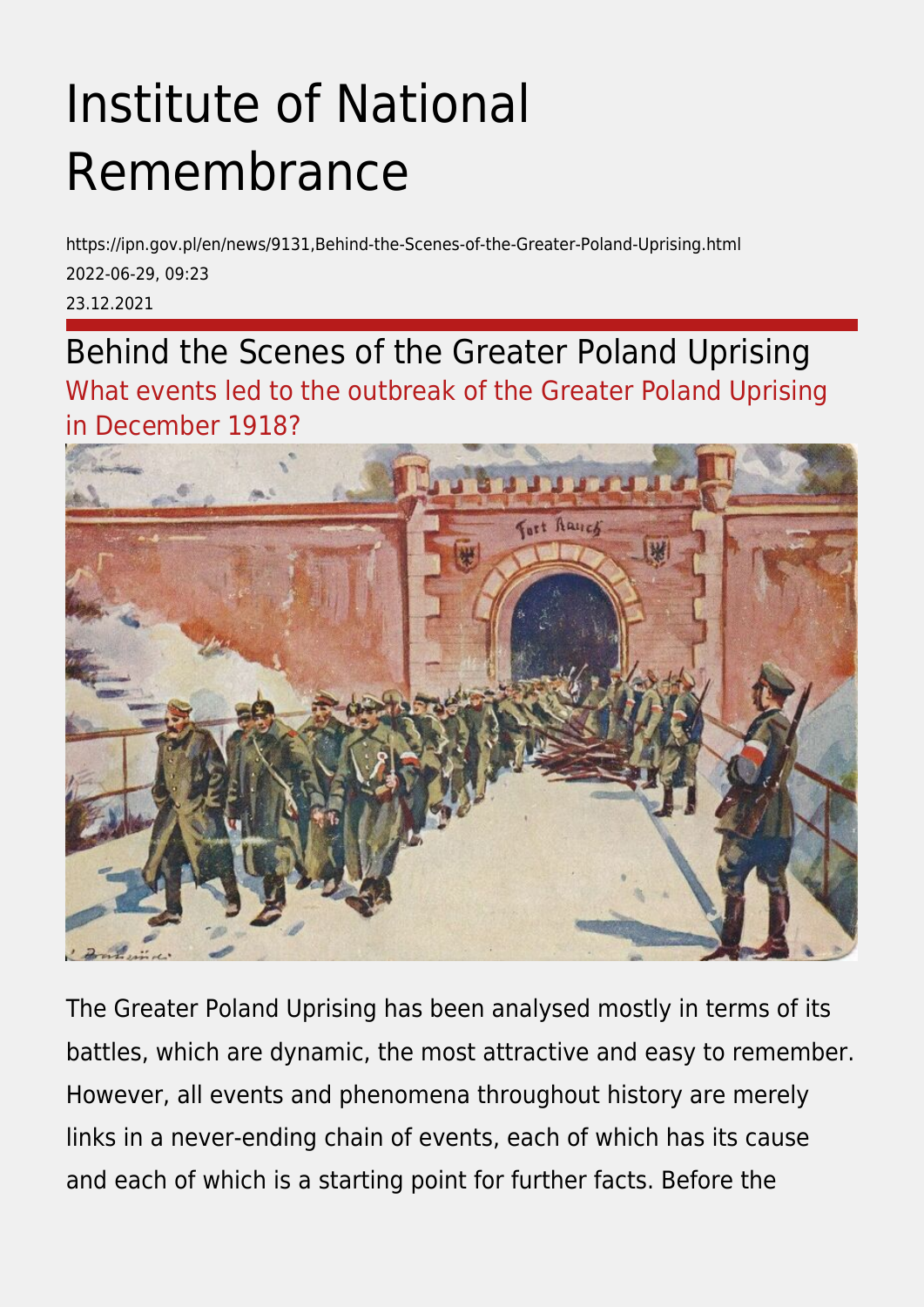outbreak of the uprising in Poznań, certain specific circumstances had appeared which urged the people to start the fight. It is therefore necessary to describe the historical background.

We have got used to treating Polish uprisings with great esteem, which is a good thing. However, there have barely been any considerate and objective discussions focusing on the fact that most of our uprisings ended in defeat, which then gave rise to feelings of helplessness, tragedy or even frustration in hindsight. Internal mistakes, an incorrect way of thinking or wrongly chosen methods of fighting for independence have very rarely been regarded as the causes of defeats. Our history has witnessed spontaneous uprisings occurring at the wrong moment in time, poorly prepared and with emotions prevailing over reason and good organisation. However, the uprising in Greater Poland in 1918-1919 was organised in a very reasonable manner.

## **Before the Great War**

For over a hundred years before the uprising in Greater Poland, local citizens had been participating in armed conflicts and carving their own specific path to independence. The traditions of the region go back to the Bar Confederation (1768-1772), which in certain circles is perceived as a time of armed uprisings against Russia, and partly against Prussia. The inhabitants of Greater Poland had their part in Kościuszko's Insurrection of 1794, which, although successful in the region, did not end victoriously due to the defeat near Maciejowice. In the years 1806-1807, a victorious uprising against the Prussians broke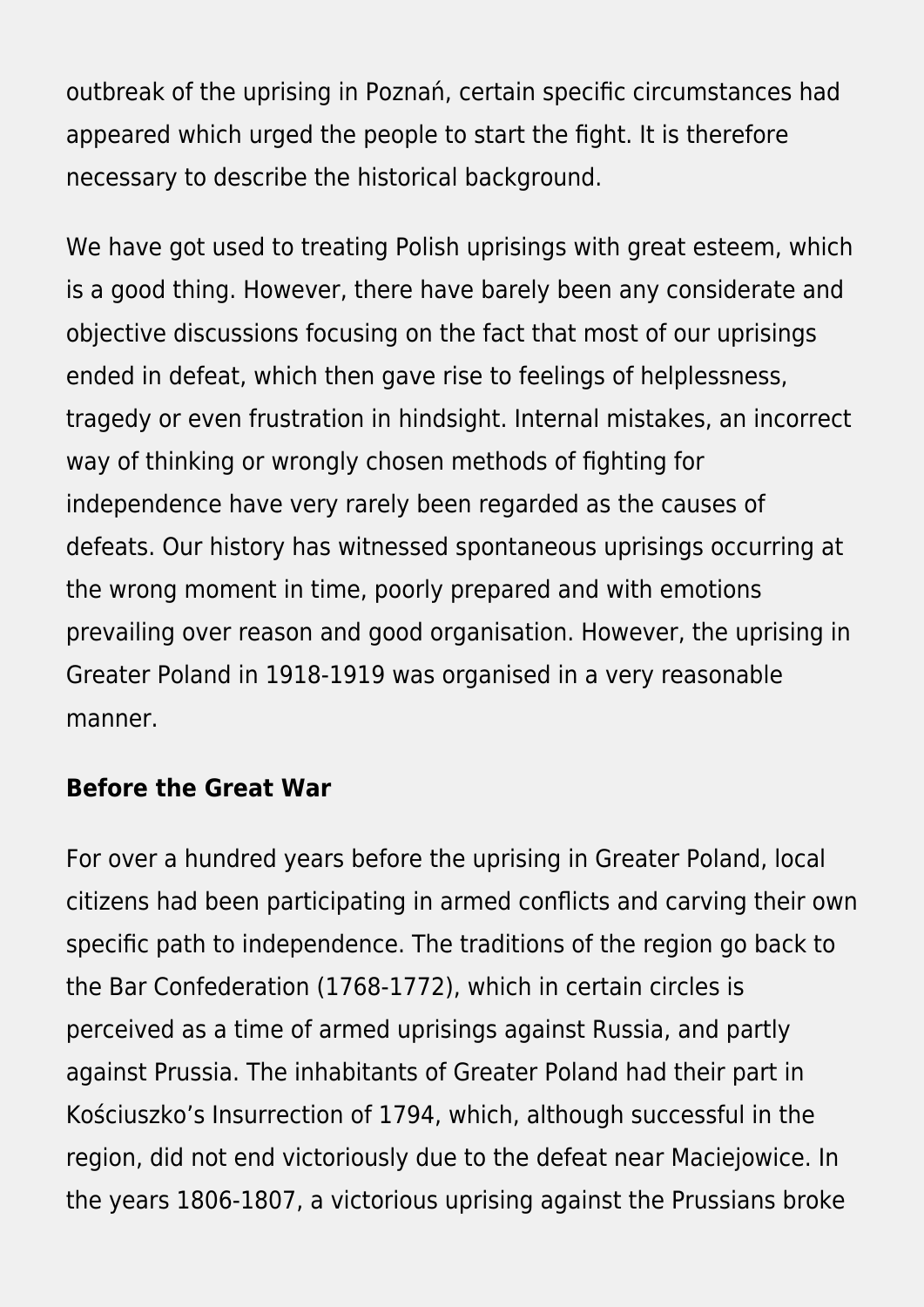out. It was initiated by Napoleon, who wanted to take advantage of the Greater Poland residents in order to hasten the final fall of the Prussians, who had lost the battle of Jena–Auerstedt. At that time, General Jan Henryk Dąbrowski and Józef Wybicki arrived in Poznań to urge local people to act. Within two weeks, Greater Poland was liberated from the invader armies, which is described in Book 10 of Adam Mickiewicz's "Pan Tadeusz", in the story told by Bartek Prusak, a Pole who came from Prussia and who observed the events that happened there.

There is an uprising against the Austrians in 1809 that is less wellknown. It must also be noted that the participation of volunteers from the region in the November Uprising is of exceptional significance, considering Greater Poland's tradition of fighting for independence. The defeat was a starting point for reflections on whether the adopted fighting method was correct. After the fall of Napoleon and the establishment of the Grand Duchy of Poznań, there were different opinions on the obligation to remain in a defensive position and choose another method of action, given the inability to choose a suitable date for initiating the fight for independence. This is when the activity of Dezydery Chłapowski, the pioneer of modern agriculture in Greater Poland, started. The first months of 1831, however, set a new direction for action, namely organic work combined with a readiness to assume the armed struggle. The struggle would come for sure, that much was inevitable, but no one knew if the right circumstances would appear in ten, fifty or a hundred years. During that time, the invader would germanise the country, erase national awareness, strive to integrate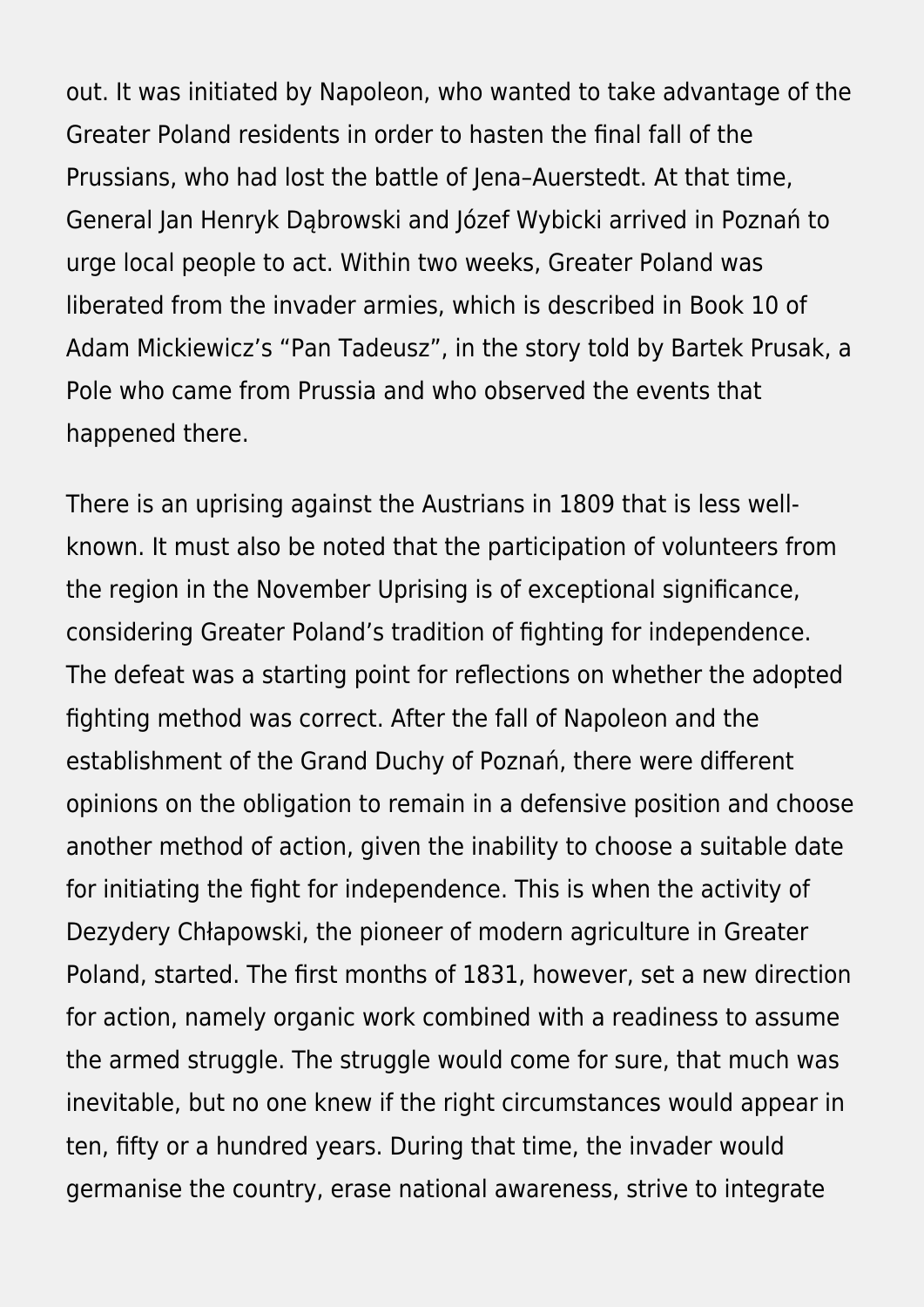Polish society with the Prussian (German since 1871) state and deprive the Polish nation of its identity. Thus, the local people had to focus on the comprehensive education of Polish society, which would put the Poles on the right track, and not on futile uprisings that, without the help from outside, would certainly end in tragedy and jeopardise the effects of the pro-independence activity pursued thus far. The specific nature of Greater Poland's road to independence was also about taking advantage of the invader's methods of action and potential and therefore creating competitive structures, which will be described in detail below. Considering the method described, the Revolutions of 1848 that took place in Greater Poland were merely an "accident at work" - they were laudable, but did not necessarily match the spontaneous objective, similarly to the participation of volunteers from Greater Poland in the January Uprising in 1863-1864.

The years 1864-1914, between the fall of the January Uprising and the outbreak of World War I, were of immense significance in terms of the shaping of new political forces in Europe, and the raising of the awareness of the Poles in the province of Poznań. A new generation was raised, which was not only affected by the awareness of yet another defeat, but also brought up in the spirit of organic work and hardened in the fire of emergency laws. All of the above was happening in the atmosphere of the approaching conflict between the greatest European superpowers.

The intensity of the organised Germanisation activities (not only in Poland, but also in Alsace, Lorraine and Schleswig-Holstein) grew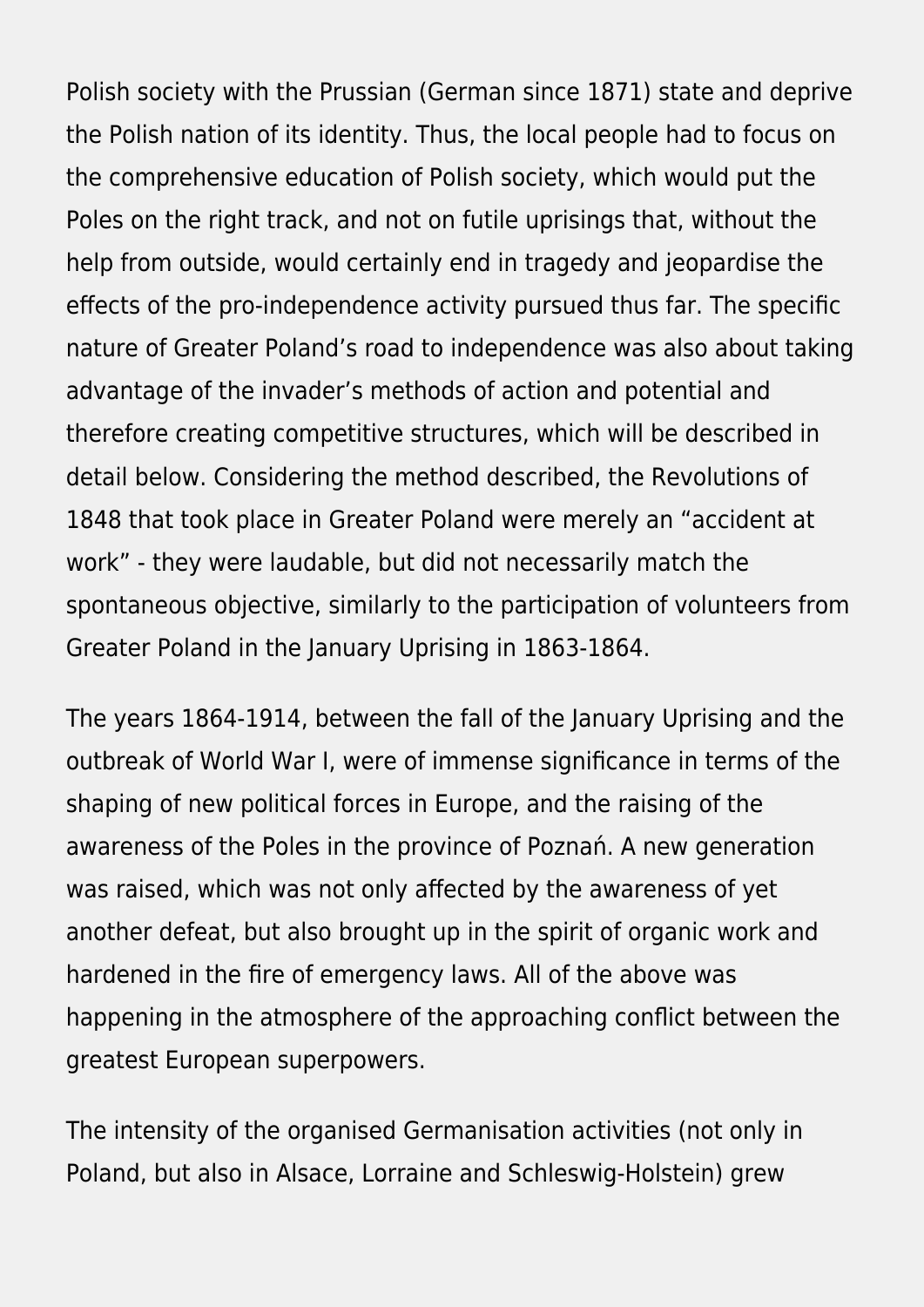visibly from January 1871, since the establishment of the German Empire. There was not enough time for them to unite Polish society in the German spirit. An inevitable, great conflict in the centre of Europe was approaching, so the Germans felt the urge to ensure that this part of the continent was at least relatively peaceful, if not loyal. A method based on force was therefore implemented. Luckily for the Poles, the implementation was rather awkward. The 1880s and the beginning of the next century was a time of particularly intense denationalisation of the Poles in the Poznań region and in the Russian Partition. After 1871, a number of extraordinary emergency laws were adopted by the Reich. In 1872-1874, the Polish language was almost entirely removed from schools. The German authorities also tried to limit the number of teachers of Polish nationality. In 1876, German was made the official language of the courts and offices. In 1885, the subjects of other countries were ordered to immediately leave the Reich. Another decisive move of the Berlin government was the establishment of the Settlement Commission in 1886, whose main task was to supervise those matters related to land ownership and, if possible, to hand it over to the Germans. The organisation was initially very successful, taking advantage of the fiscal, and not patriotic, attitude of some of the landed gentry from Greater Poland. It was only the fervent counteraction of Priest Piotr Wawrzyniak that stopped this tendency.

An event that caused great controversy was the establishment of the German Eastern Marches Society (Deutscher Ostmarkenverein), called H-K-T from the first letters of its founders' names. The organisation, which comprised of no more than 21000 members in 1901, was very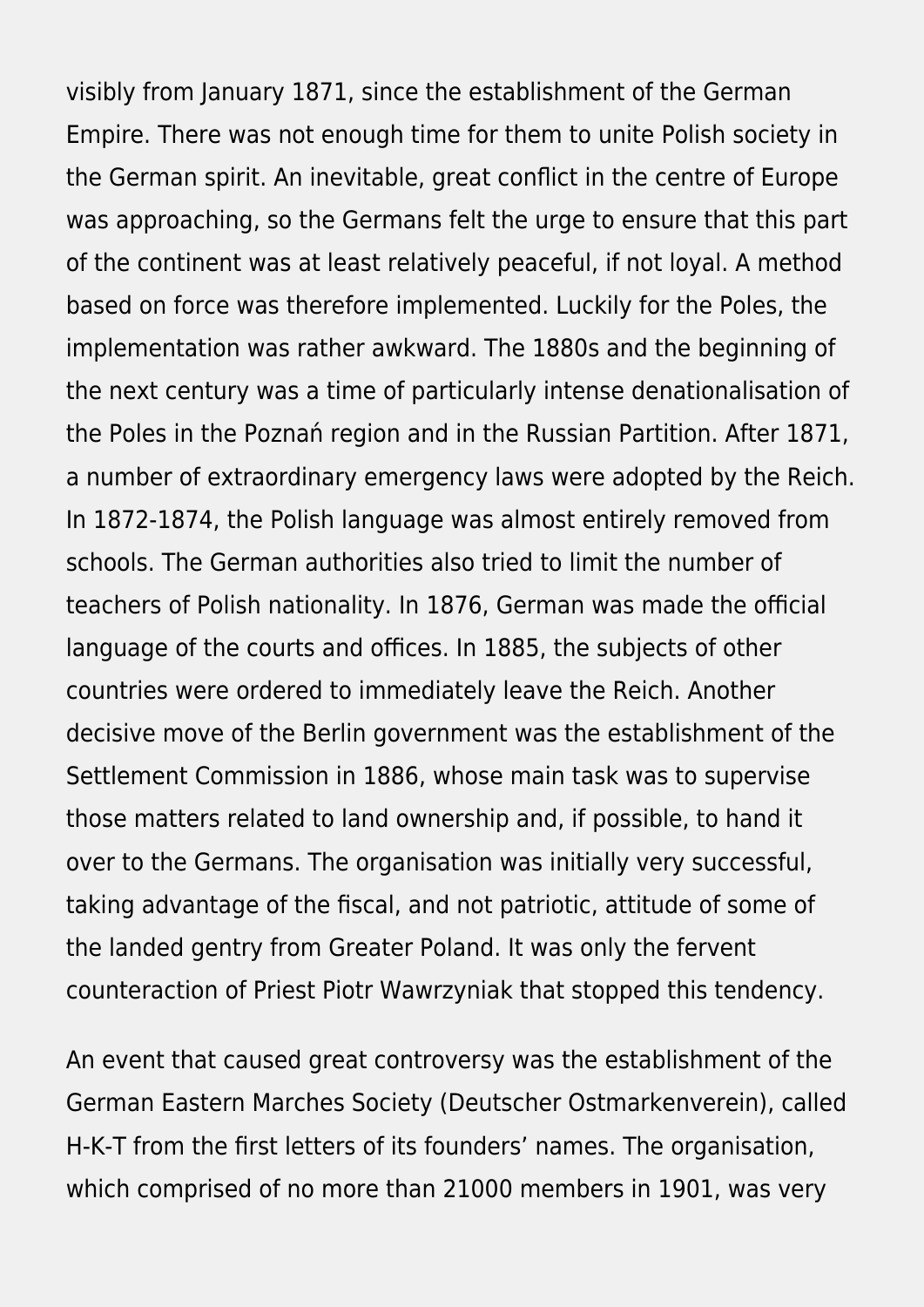active and radical in Germanisation activities along the eastern borders of the Reich. Events that were particularly shocking for the public took place in the beginning of the 20th century: the obligation to use the German language in religion classes was introduced. The right to use Polish had already previously been limited. German was the only language allowed at public meetings or in school classes. However, students and their parents living in the Prussian Partition strongly objected to the introduction of German in religion classes, which were the last bastion of Polish culture left in schools. That period witnessed the rebirth of tendencies visible in the Kulturkampf era, when Chancellor Otto von Bismarck, contrary to his intentions, instead of polarising Polish community, led to the unification of Polish environments around the Catholic faith and clergy.

The next stage of exercising pressure on Polish circles started in 1904, when it was decided that an administrative body's opinion was a necessary condition to obtain consent to build new residential premises. The most spectacular proof that this approach was a bad one, was, among others, the demonstration of Michał Drzymała. The fact that the German administration lacked any sense of humour inspired it to use force, by hook or by crook. There were scandalous, and even grotesque scenes, which were later eagerly cited by Polish national associations, which clearly treated Drzymała instrumentally. Furthermore, in 1908, the so-called "muzzle act" was passed. It banned the use of Polish at meetings held in towns inhabited by less than 60% Poles.